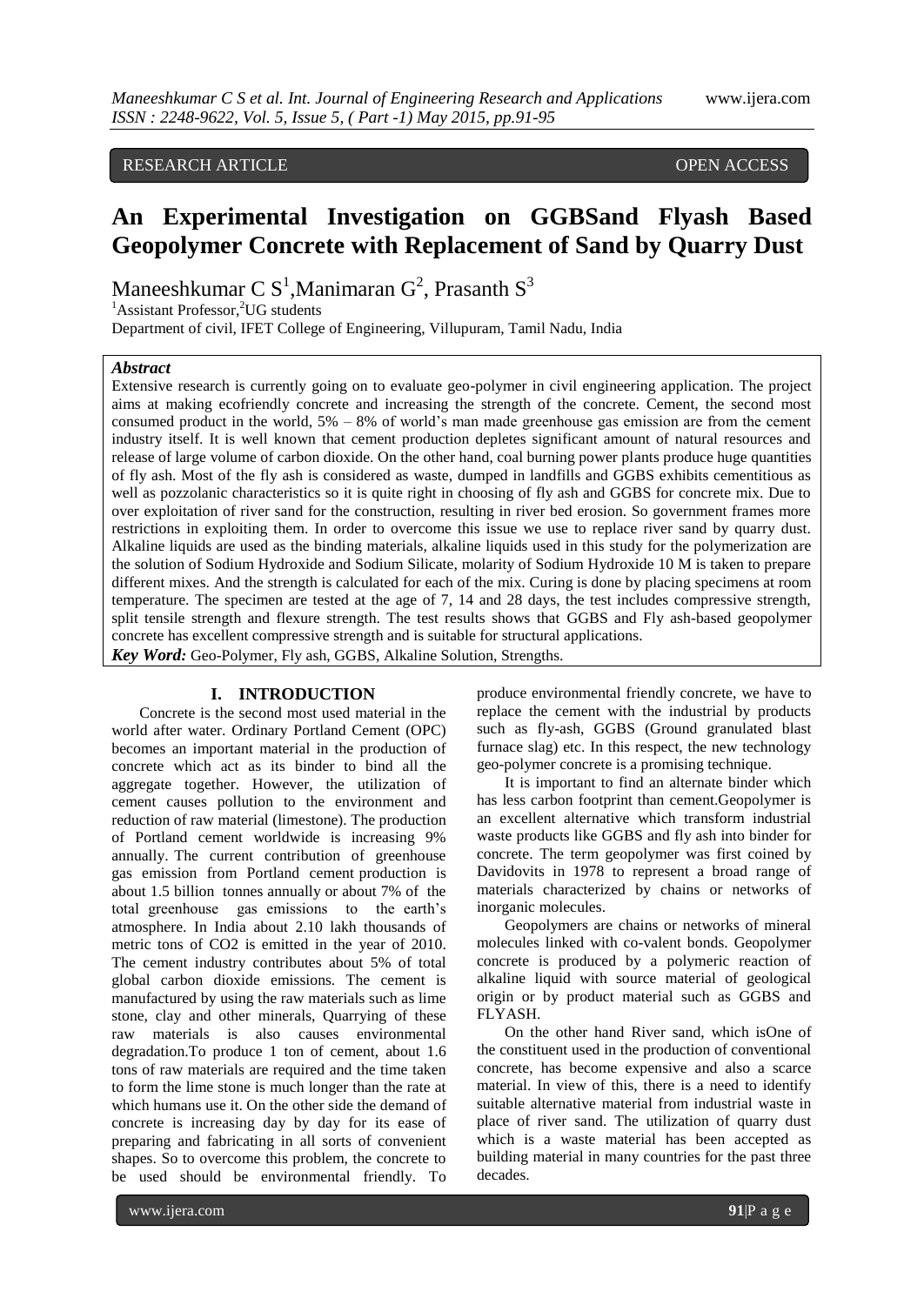### **II. MATERIALS**

#### *A. Fly Ash*

Fly ash is the waste obtained as a residue from burning of coal in furnaces and locomotives. It is obtained in the form of powder. It is a good pozzalona the colour of fly ash is either grey or blackish grey.

Table. I Properties of Fly ash

| SI No | <b>Property</b>  | Value           |
|-------|------------------|-----------------|
|       | Specific gravity | 2.43            |
|       | Fineness         | 227.8 $g/m^2$   |
|       | Fineness modulus |                 |
|       | Density          | 1025.7 $Kg/m^3$ |

#### *B. Ground granulated blast-furnace slag (GGBS)*

GGBS is obtained by a by-product of iron and steel in blast furnace to produce a glassy, granular product that is then dried and ground into a fine powder.

Table.II Properties of GGBS

| SI No | <b>Property</b>  | Value                       |
|-------|------------------|-----------------------------|
|       | Specific gravity | 2.61                        |
|       | Fineness         | $202.7$ g/m <sup>2</sup>    |
|       | Fineness modulus |                             |
|       | Density          | $2068.50$ Kg/m <sup>3</sup> |

#### *C. Alkaline Liquids*

The solutions of Sodium hydroxide and SodiumSilicate are used as alkaline solutions in the present study. Commercial grade Sodium Hydroxide in flakes form (97%-100% purity) and Sodium silicate solution having 7.5%-8.5% of Na2O and 25% -28% and water of 67.5% - 63.5% are used in the present study.

#### *D.Fine Aggregate*

Fine aggregate used in this research is river sand. Fineaggregates are the aggregates whose size is less than4.75mm. Sand is generally considered to have a lowersize limit of about 0.07mm, also free from clay, mineralsand salt.

| SI <sub>No</sub> | Property        | Value          |
|------------------|-----------------|----------------|
|                  | Specific        | 2.60           |
|                  | gravity         |                |
| 2.               | Fineness        | 4.35           |
|                  | modulus         |                |
| 3.               | Shape           | Diamond        |
|                  | Surface texture | Smooth         |
| 5.               | Sieve analysis  | <b>ZONE II</b> |

Table.III Properties of Fine aggregate

#### *E. Quarry Dust*

The quarry dust is the by-product which is formed in the processing of the granite stones which broken downs into the coarse aggregates of different sizes.

|       | radic. I've rided thus or Quality dust |                |  |  |  |
|-------|----------------------------------------|----------------|--|--|--|
| SI No | <b>Property</b>                        | <b>Value</b>   |  |  |  |
|       | Specific gravity                       | 2.34           |  |  |  |
|       | Moisture content                       | Nil            |  |  |  |
|       | Fineness modulus                       | 14             |  |  |  |
|       | Sieve analysis                         | <b>ZONE II</b> |  |  |  |

Table. IV Properties of Quarry dust

#### *F. Coarse Aggregate*

The aggregates most of which are retained on the4.75mm IS sieve are termed as coarse aggregates.20mm and 12.5mm size of coarse aggregate is used.

| SI No | <b>Property</b> | Value   |
|-------|-----------------|---------|
| 1.    | SpecificGravity | 2.90    |
| 2.    | Finenessmodulus | 7.2     |
| 3.    | WaterAbsorption | 8.5%    |
| 4.    | ParticleShape   | Angular |
| 5.    | Impact value    | 9.10%   |
| 6.    | CrushingValue   | 17.8    |

Table.V Properties of Coarse aggregate

#### **III. METHODOLOGY**

#### *A. Preparation of Alkaline solution*

In this research work the strengths of Geopolymer concrete is examined for the mixes of 10 Molarity of sodium hydroxide. The molecular weight of sodium hydroxide is 40. To prepare 10 Molarity of solution 400 g of sodium hydroxide flakes are weighed and they can be dissolved in distilled water to form 1 litre solution. Volumetric flask of 1 liter capacity is taken, sodium hydroxide flakes are added slowly to distilled water to prepare 1liter solution.

#### *B. Mix Proportion*

As there are no code provisions for the mix design of geopolymer concrete, the density of geopolymer concrete is assumed as  $2400 \text{ Kg/m}^3$ . The rest of the calculations are done by considering the density of concrete. The total volume occupied by fine and coarse aggregate is adopted as 70%. The alkaline liquid to fly ash and GGBS ratio is kept as 0.4. The ratio of sodium hydroxide to sodium silicate is kept as 2.5.The conventional method used in the making of normal concrete is adopted to prepare geopolymer concrete.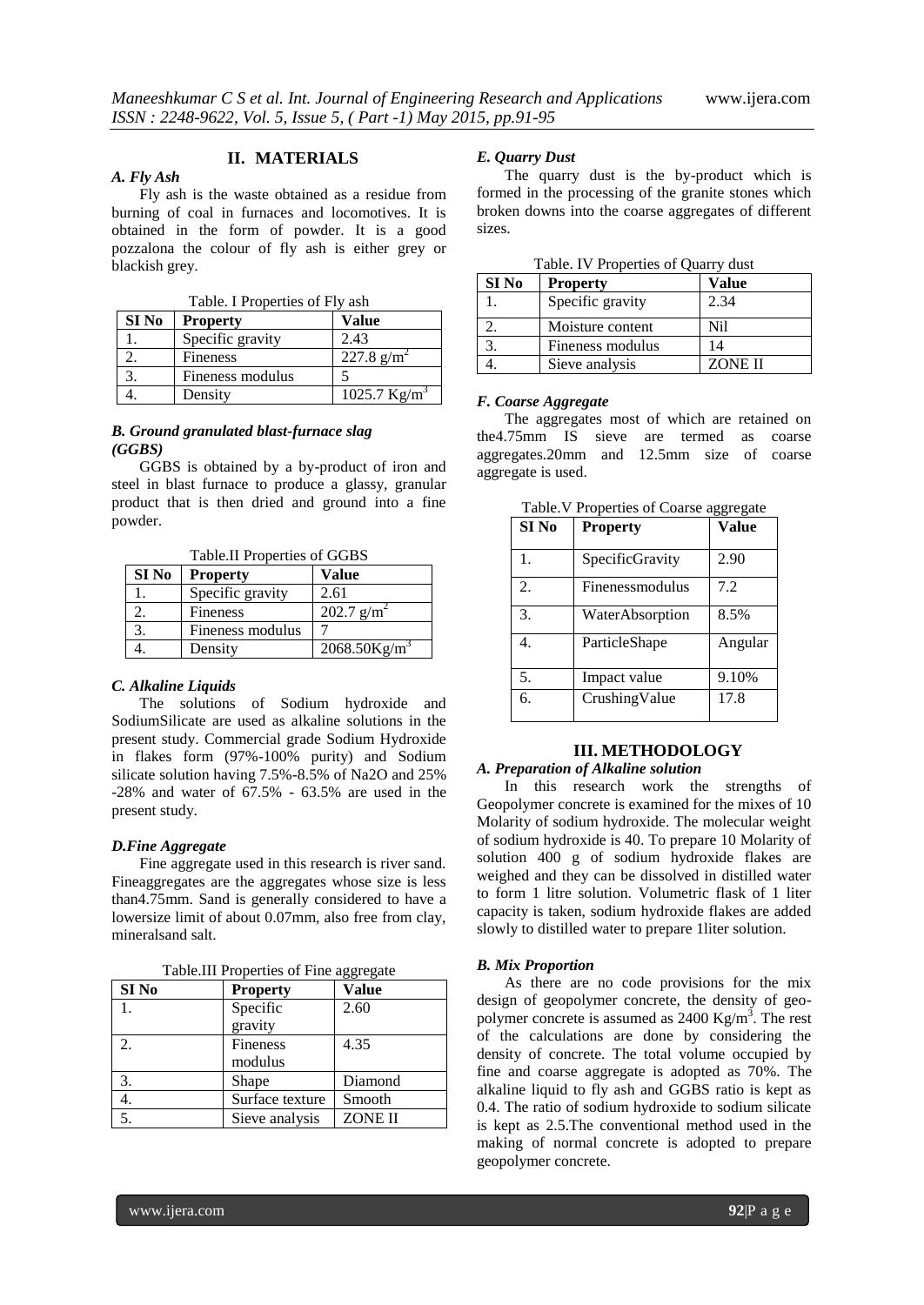| <b>Table.</b> VI MIXING Proportion |                                                                 |                             |                          |                |       |                                   |             |                                           |                            |
|------------------------------------|-----------------------------------------------------------------|-----------------------------|--------------------------|----------------|-------|-----------------------------------|-------------|-------------------------------------------|----------------------------|
| <b>Mix</b><br>ID                   | <b>GGBS</b><br>$(kg/m^3)$                                       | <b>Flyash</b><br>$(kg/m^3)$ | $(kg/m^3)$               | Fine aggregate |       | Coarse<br>aggregate<br>$(kg/m^3)$ |             | NaOH/<br>Na <sub>2</sub> Sio <sub>3</sub> | <b>Molarity</b><br>of NaoH |
|                                    |                                                                 |                             | <b>Sand</b>              | Quarry<br>dust | 10 Dn | 20Dn                              |             |                                           |                            |
| GC1                                | 515                                                             |                             | 504                      |                | 470   | 706                               | 206         | 2.5                                       | 10M                        |
| GC2                                | 257.50                                                          | 257.50                      | 504                      |                | 470   | 706                               | 206         | 2.5                                       | 10M                        |
| GC3                                | 515                                                             |                             |                          | 504            | 470   | 706                               | 206         | 2.5                                       | 10M                        |
| GC4                                | 257.50                                                          | 257.50                      | $\overline{\phantom{a}}$ | 504            | 470   | 706                               | 206         | 2.5                                       | 10M                        |
| cc                                 | 492.50 (Cement)                                                 |                             |                          | 701.50         | 458   | 687                               | $W/C = 0.4$ |                                           | Water = $197\text{kg/m}^3$ |
|                                    | Super plasticizer = $5 \text{ kg/m}^3$ for Each mix proportions |                             |                          |                |       |                                   |             |                                           |                            |

|  |  |  |  |  |  |  | Table. VII Quantity estimation and planning of experiment |
|--|--|--|--|--|--|--|-----------------------------------------------------------|
|--|--|--|--|--|--|--|-----------------------------------------------------------|

| <b>Description</b>                                             | <b>Compressive</b><br><b>Strength</b> | <b>Split Tensile Strength</b> | <b>Flexural Test</b> |  |  |
|----------------------------------------------------------------|---------------------------------------|-------------------------------|----------------------|--|--|
|                                                                | <b>Test</b>                           |                               |                      |  |  |
| <b>Specimen Size</b>                                           | Cube $(150x150x150)$                  | Cylinder(150 Dia&300Ht)       | Prism(150x150x750)   |  |  |
| <b>No. of Specimens</b>                                        | 3                                     | 3                             | 3                    |  |  |
| <b>Days of Testing</b>                                         | 7,14,28                               | 7,14,28                       | 7,14,28              |  |  |
| <b>Total No. of Specimen</b>                                   | 9                                     | 9                             | 9                    |  |  |
| <b>Volume</b><br>of<br>Each<br>Specimen (Cum)                  | 0.003375                              | 0.0053                        | 0.0169               |  |  |
| <b>Volume of All Specimen</b>                                  | 0.0304                                | 0.0477                        | 0.1521               |  |  |
| (Cum)                                                          |                                       |                               |                      |  |  |
| Total Volume of Concrete = $0.23$ Cum for Each mix proportions |                                       |                               |                      |  |  |

#### *C. Casting and Curing*

Firstly, the fine aggregate, coarse aggregate, fly ash and GGBS are mixed in dry condition for 3- 4minutes and then the alkaline solution which is a combination of Sodium hydroxide solution and Sodium silicate solution with super-plasticizer is added to the dry mix. Water is taken as 10 % of the cementious material (fly ash and GGBS). The super plasticizer is taken as 3% of the cementious material.

The mixing is done forabout 6- 8 mins for proper bonding of all the materials. After the mixing is done, specimens are casted by giving proper compaction in three layers. For the curing, the cubes are demoulded after 1 day of casting and they are placed in room temperature for 7, 14 and 28 days.

# Fig.1 Compressive Test

# **IV. RESULTS**

The specimens are tested at the age of 7, 14 and 28 days of curing.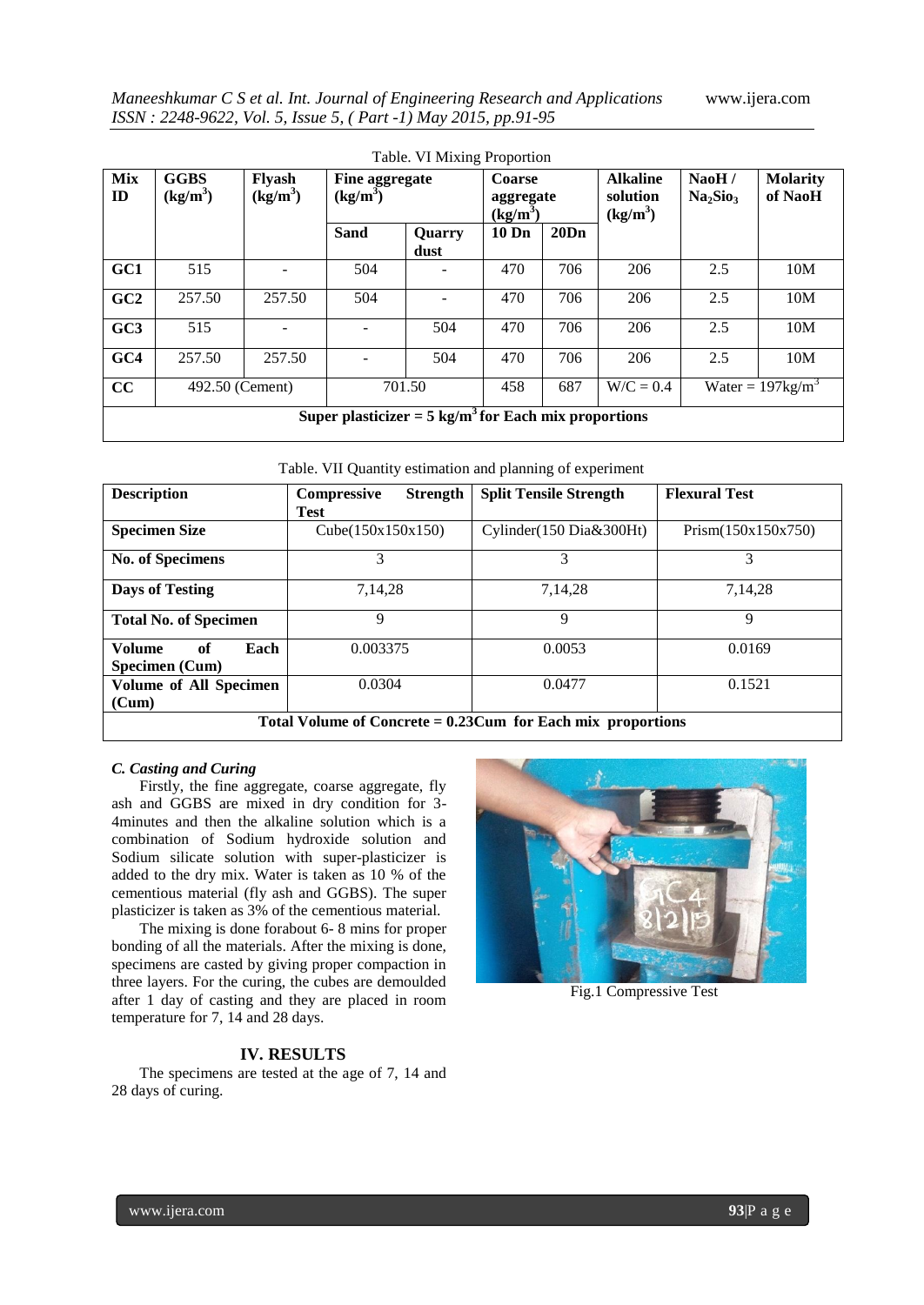| 1.001          |        |        |        |  |  |
|----------------|--------|--------|--------|--|--|
| <b>MIX/AGE</b> | 7 days | 14days | 28days |  |  |
| GC1            | 50.54  | 64.59  | 74.67  |  |  |
| GC2            | 44.38  | 49.41  | 54.25  |  |  |
| GC3            | 46.50  | 61.33  | 67.10  |  |  |
| GC4            | 43.75  | 45.81  | 50.39  |  |  |
| CC             | 32.50  | 36.33  | 48.15  |  |  |





Graph.1 Variation in Compressive Strength



Fig.1 Split tensile crack

| GC1<br>8.49<br>6.11<br>GC2<br>6.72<br>5.40<br>GC <sub>3</sub><br>5.83<br>8.14<br>GC4<br>5.73<br>5.47 |       |
|------------------------------------------------------------------------------------------------------|-------|
|                                                                                                      | 10.20 |
|                                                                                                      | 7.41  |
|                                                                                                      | 8.91  |
|                                                                                                      | 6.68  |
| $\bf CC$<br>2.62<br>3.14                                                                             | 5.76  |

www.ijera.com **94**|P a g e



Graph.2 Variation in Split Tensile Strength



Fig.3 Flexural Test

| Table. XFlexural Strength |        |        |        |  |  |
|---------------------------|--------|--------|--------|--|--|
| <b>MIX/AGE</b>            | 7 days | 14days | 28days |  |  |
| GC1                       | 13.70  | 18.50  | 21.35  |  |  |
| GC2                       | 10.50  | 13.05  | 14.50  |  |  |
| GC <sub>3</sub>           | 9.85   | 13.75  | 15.10  |  |  |
| GC4                       | 6.80   | 7.25   | 11.50  |  |  |
| CC                        | 4.95   | 6.15   | 7.30   |  |  |